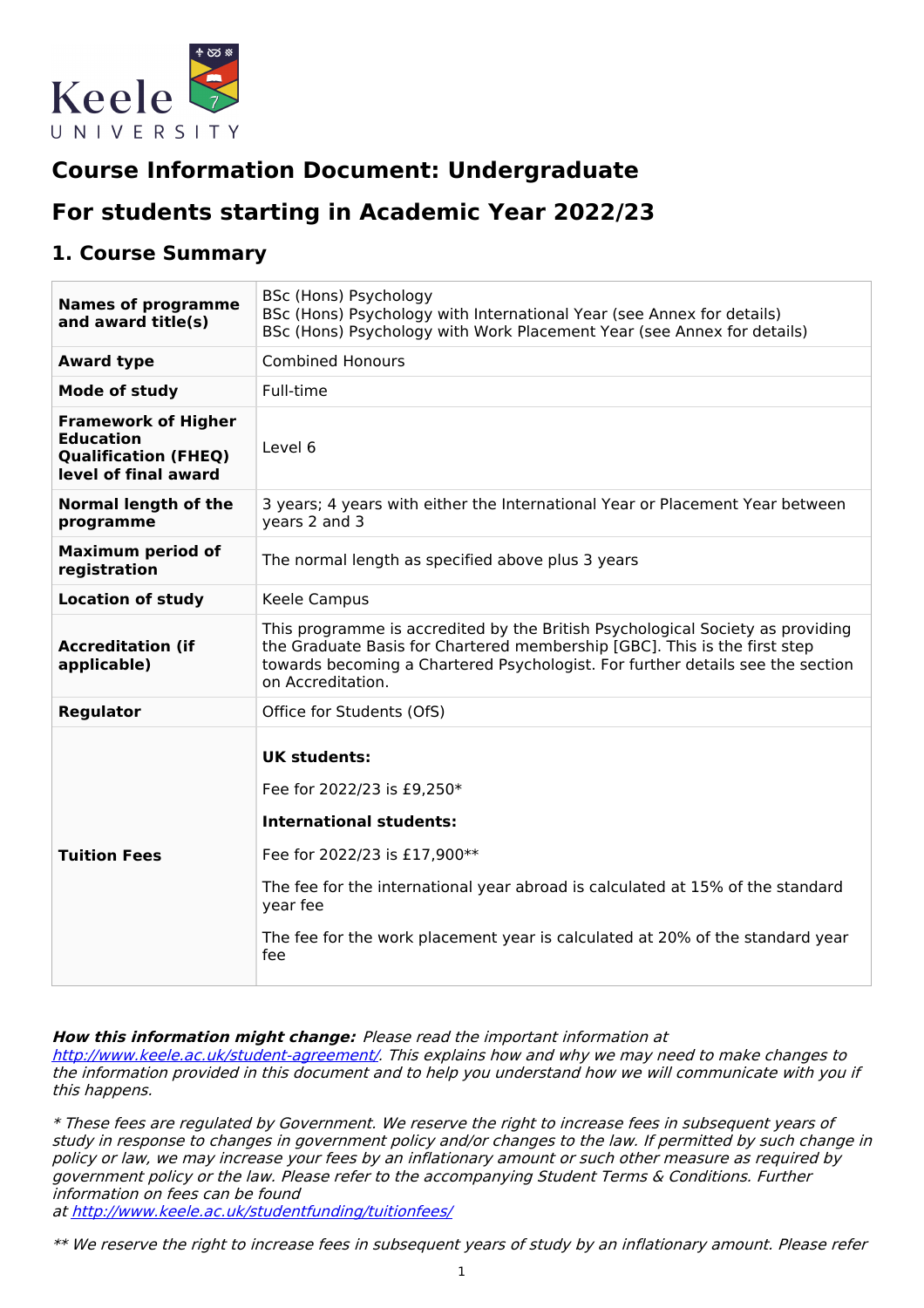to the accompanying Student Terms & Conditions for full details. Further information on fees can be found at <http://www.keele.ac.uk/studentfunding/tuitionfees/>

## **2. What is a Combined Honours programme?**

NB: all students who study a science Principal subject, including psychology, are candidates for the degree of Bachelor of Science (with Honours) (BSc Hons) irrespective of their second Principal subject.

Combined Honours degrees are degrees that are taken in two different subjects, resulting in an X and Y degree title. If you are taking a Combined Honours programme, these will be the two subjects you applied for. These are referred to as your Principal Subjects.

In a Combined Honours degree you must take at least 135 credits in each Principal Subject (270 credits in total), accrued over all three levels of study, with at least 45 credits at each level of study (Levels 4, 5 and 6) in each of two Principal Subjects (90 credits per year). The remaining available credits can be filled with modules from these subjects or other subjects entirely.

As a Combined Honours student you can choose to study just one subject in your final year of study, taking a minimum of 90 credits in this subject. This will result in an X with Y degree title.

## **3. Overview of the Programme**

Psychology is a large and varied discipline concerned with the systematic study of mind, brain and behaviour. Researchers in Psychology utilise a wide range of techniques in order to understand how people think, feel, communicate, and act. The Combined Honours Psychology Programme at Keele covers topics such as the biological bases of behaviour, cognition, individual differences, human social interaction and lifespan development. It also provides students with training in the skills required to conduct quantitative and qualitative investigation in psychology.

## **4. Aims of the programme**

The broad aims of the programme are to enable you to:

- develop systematic and scientific understanding of the core areas of psychology and to afford competence in subject-specific and graduate level intellectual skills that will enable you to achieve accreditation by the British Psychological Society within the context of a Combined Honours degree;
- facilitate the progressive development of your critical thinking and independent learning and to systematically apply these skills to specialist subject areas within the discipline of psychology and in devising and answering empirical research questions;
- develop a range of graduate attributes that transfer across different disciplines and provide a solid foundation for both further study after graduation and a range of careers.

## **5. What you will learn**

The intended learning outcomes of the programme (what students should know, understand and be able to do at the end of the programme), can be described under the following headings:

- Subject knowledge and understanding
- Subject specific skills
- Key or transferable skills (including employability skills)

### **Subject knowledge and understanding**

Successful students will be able to demonstrate knowledge and understanding of:

- the scientific basis for the discipline of psychology
- the core areas of biological psychology, cognitive psychology, personality and individual differences developmental psychology, social psychology and research methods
- the inherent variability and diversity of psychological functioning
- a range of influences on psychological functioning and a critical understanding of these influences along with their significance
- several specialised areas of psychology in detail
- application of psychological concepts to selected authentic problems
- a range of research paradigms, methods and analyses
- the ethical responsibilities of psychologists

#### **Subject specific skills**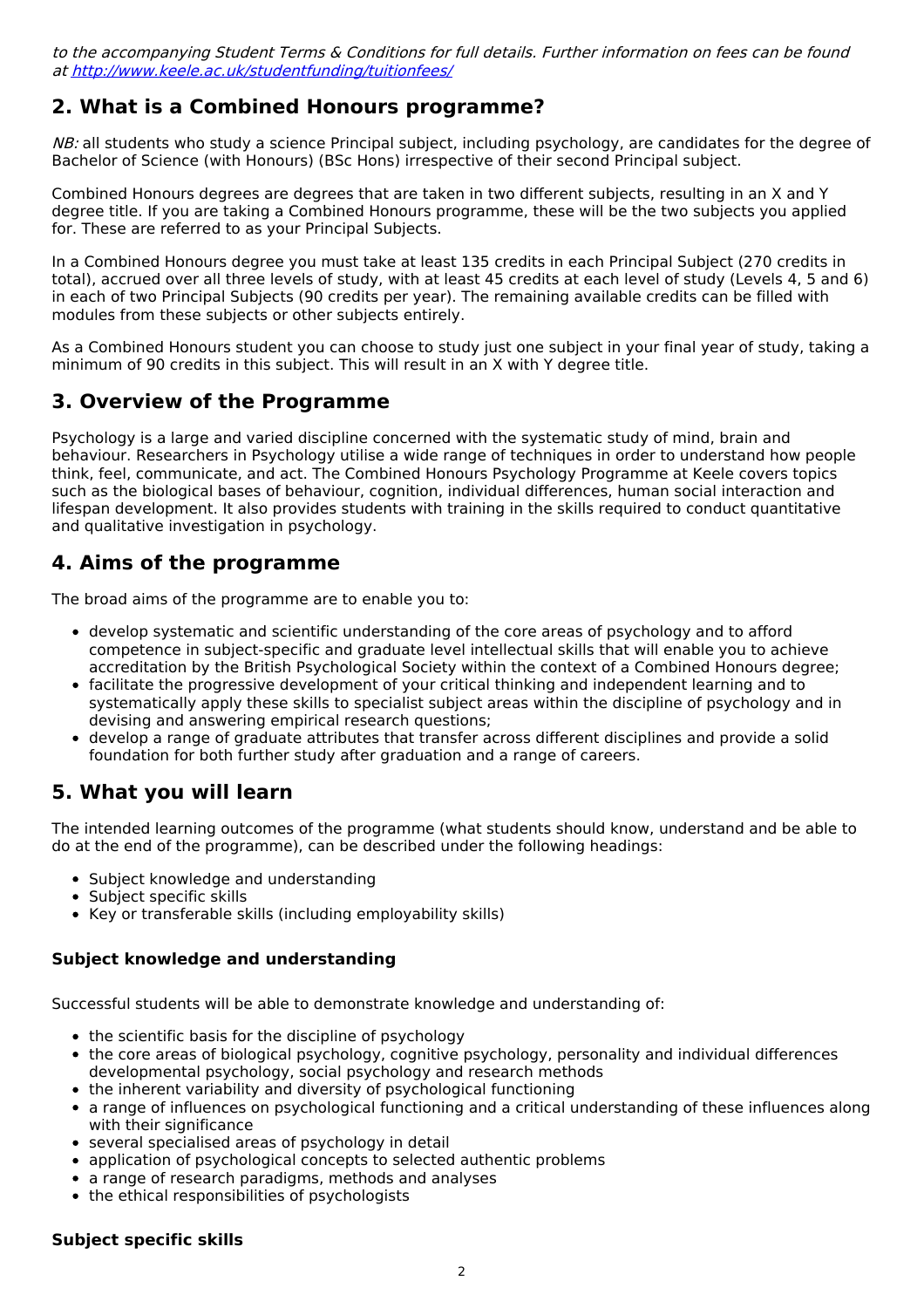Successful students will be able to demonstrate the following subject-specific skills:

- reason scientifically and critically about psychological theories, findings and research hypotheses;
- critically evaluate research literature in psychology and relate research issues to authentic problems;
- detect meaningful patterns in behaviour and experience through the use of suitable research methods;
- pose, operationalise and critique psychological research questions;  $\bullet$
- reason statistically and demonstrate competence using a range of statistical techniques;
- apply knowledge of ethical requirements to investigations;
- demonstrate an ability to use established techniques of analysis and enquiry accurately within psychology;
- communicate information to a specialist audience;
- produce a final year project that follows the conventions of scientific report writing used by psychologists.

### **Key or transferable skills (including employability skills)**

Successful students will be able to demonstrate the following key/transferable skills:

- abstract information from a variety of primary and secondary sources and synthesise this information into a coherent understanding of the topic and practice within that topic area;
- assess the merit of contrasting theories and opinions making critical interpretations of data and text; critique the uncertainty, ambiguity and limits of psychological knowledge;
- develop a sufficient level of conceptual understanding to enable the development of arguments and analysis that comment on advanced scholarship at the forefront of some areas of psychology;
- apply their knowledge of a topic to identify a research question, initiate and carry out a project;
- effectively communicate ideas and research findings by written, oral and visual means;
- comprehend and use data effectively by interpreting complex sets of numerical, statistical and qualitative data;
- confidently demonstrate computer literacy by being able to word process, use email, the Internet, use databases and statistical software;
- solve problems by clarifying questions, considering alternatives and evaluating outcomes;
- work effectively within a group setting to achieve an end goal through pooled effort which involves recognizing and using appropriate material from others;
- undertake self-directed study and project management;
- take responsibility for their own learning by reflecting on their strengths and weaknesses, and identifying appropriate courses of action, in order to fulfil long-term ambitions.

### **Keele Graduate attributes**

Engagement with this programme will enable you to develop your intellectual, personal and professional capabilities. At Keele, we call these our ten Graduate Attributes and they include independent thinking, synthesizing information, creative problem solving, communicating clearly, and appreciating the social, environmental and global implications of your studies and activities. Our educational programme and learning environment is designed to help you to become a well-rounded graduate who is capable of making a positive and valued contribution in a complex and rapidly changing world, whichever spheres of life you engage in after your studies are completed.

Further information about the Keele Graduate Attributes can be found here: <http://www.keele.ac.uk/journey/>

## **6. How is the programme taught?**

Learning and teaching methods used on the programme vary according to the subject matter and level of the module. They include the following:

- **Teaching sessions** where the lecturer provides students with a framework for reading and independent study. Some classes may include video or audio presentations.
- **Tutorials and seminars** in small groups of 30 or less students where key skills can be developed and issues central to the programme can be discussed in more depth. Students are expected to play a full part, and occasionally to lead, these discussions. Some seminars consist largely of student presentations.
- **Laboratory classes and workshops** involving larger classes in which students develop the basic practical skills necessary to conduct psychological research and explore ideas presented in teaching sessions. In these sessions students will have the opportunity to work together in smaller groups, interact with the lecturer and reflect on their own learning.
- **Independent study** based on directed reading from textbooks, academic journals, and coursework materials.
- **Web-based learning** using the University's virtual learning environment (the Keele Learning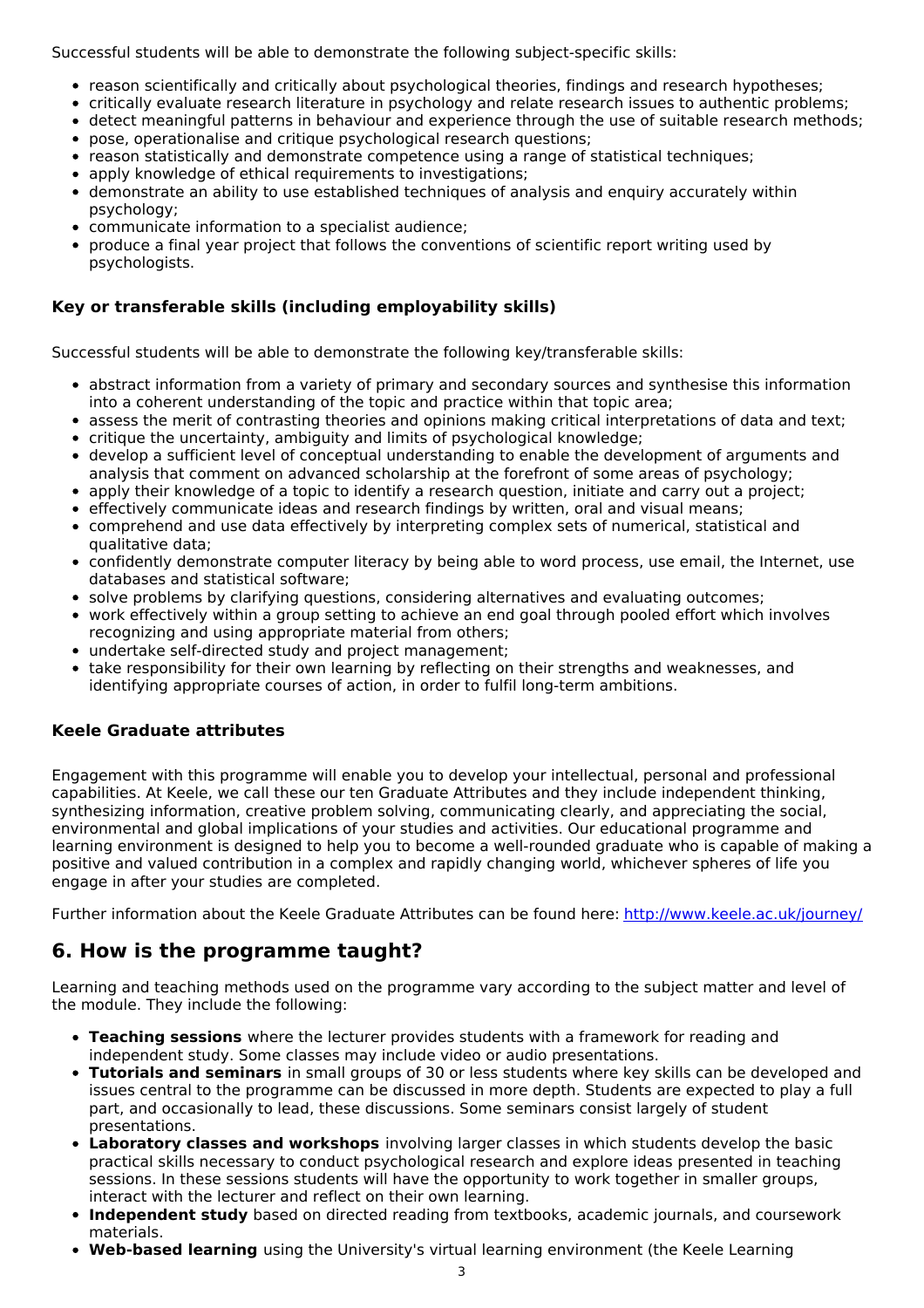Environment or KLE) and Microsoft Teams, students will have access to a wide range of resources and research tools, and as a platform for online discussions, quizzes and blogs.

In the final year students will have the opportunity to undertake a piece of**independent research** supervised and supported by a member of staff.

Apart from these formal activities, students are also provided with regular opportunities to talk through particular areas of difficulty, and any special learning needs they may have, with their Personal Tutors or module lecturers on a one-to-one basis.

These learning and teaching methods enable students to achieve the learning outcomes of the programme in a variety of ways. For example:

- Teaching sessions and independent study allows students to gain a systematic understanding of psychological ideas and how they may be used in the course of seminars and tutorials to analyse a variety of contemporary psychological issues.
- Tutorials and seminars provide opportunities for students to ask questions about and discuss issues in psychology and to present their own ideas to members of staff and other students using an appropriate medium of communication.
- Laboratory classes and workshops allow students to develop their knowledge of how ideas in psychology can be researched and to apply the skills they have learned in order investigate psychological questions in a systematic and rigorous manner.
- Independent study and web-based activities encourage students to reflect on their own learning and take responsibility for its development by addressing areas of difficulty, perhaps by discussing them with their fellow students or by getting additional help from a member of staff.
- Undertaking a research project with the support of an experienced and active researcher allows students to formulate relevant research questions and devise a feasible and ethically sound strategy for answering them.

# **7. Teaching Staff**

Our current core teaching staff comprises highly qualified staff with specialist qualifications in Psychology. Most academic staff have doctorates (PhDs or equivalent) in psychology and most hold (or are completing) post-graduate qualifications in Teaching and Learning in Higher Education. The majority of our staff are Associate Fellows or Fellows of the Higher Education Academy, two are Senior Fellows and one is a Principal Fellow. All academic staff are active researchers and many have had work widely published. More information about Psychology Staff Members is available on the School website [\[http://www.keele.ac.uk/psychology/people/](http://www.keele.ac.uk/psychology/people/)].

The University will attempt to minimise changes to our core teaching teams, however, delivery of the programme depends on having a sufficient number of staff with the relevant expertise to ensure that the programme is taught to the appropriate academic standard.

Staff turnover, for example where key members of staff leave, fall ill or go on research leave, may result in changes to the programme's content. The University will endeavour to ensure that any impact on students is limited if such changes occur.

## **8. What is the structure of the Programme?**

The academic year runs from September to June and is divided into two semesters. The number of weeks of teaching will vary from programme to programme, but you can generally expect to attend scheduled teaching sessions from the end of September to mid-December, and from mid-January to mid-May. Our degree courses are organised into modules. Each module is usually a self-contained unit of study and each is usually assessed separately with the award of credits on the basis of 1 credit  $= 10$  hours of student effort. An outline of the structure of the programme is provided in the tables below.

There are three types of module delivered as part of your programme. They are:

- Compulsory modules a module that you are required to study on this course;
- Optional modules these allow you some limited choice of what to study from a list of modules;
- Elective modules a free choice of modules that count towards the overall credit requirement but not the number of subject-related credits.

A summary of the total credit requirements per year is as follows, with a minimum of 90 subject credits (compulsory plus optional) required for each year across both of your Principal Subjects. This document has information about *Psychology* modules only; please also see the document for your other subject.

For further information on the content of modules currently offered, including the list of elective modules, please visit: <https://www.keele.ac.uk/recordsandexams/modulecatalogue/>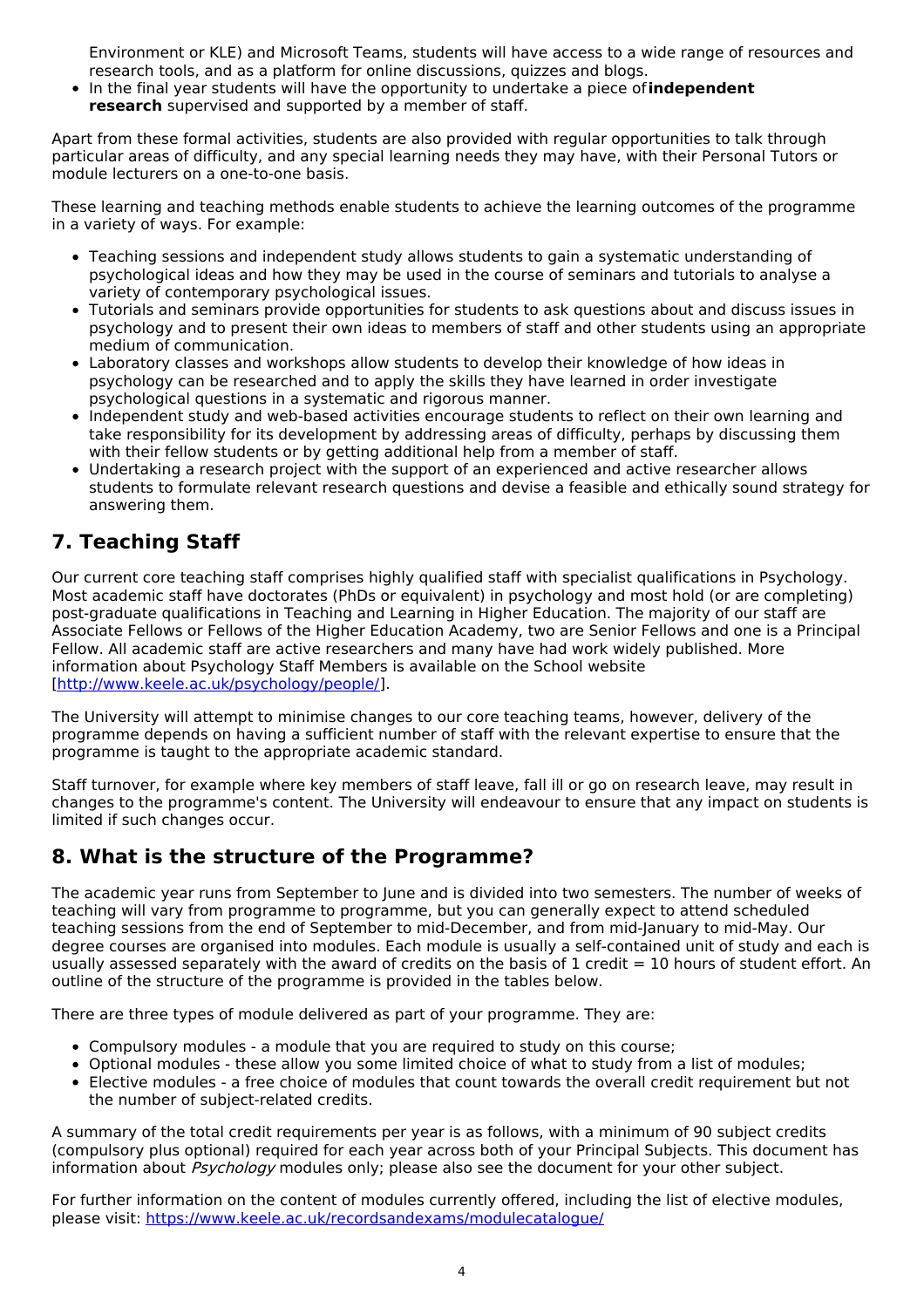|         |                   | <b>Optional</b> |            | <b>Electives</b> |     |
|---------|-------------------|-----------------|------------|------------------|-----|
| Year    | <b>Compulsory</b> | Min             | <b>Max</b> | Min              | Max |
| Level 4 | 60                | 0               | 0          |                  | 0   |
| Level 5 | 60                | 0               | 0          | O                | 0   |
| Level 6 | 45                | 15              | 15         | O                | 0   |

In year 3 there is the option to choose to specialise in one of your subjects, taking a minimum of 90 credits in this subject rather than taking modules from both subjects.

## **Module Lists**

### **Level 4**

| <b>Compulsory modules</b>                              | <b>Module Code</b> | <b>Credits</b> | <b>Period</b> |
|--------------------------------------------------------|--------------------|----------------|---------------|
| Introduction to developmental and social<br>psychology | PSY-10033          | 15             | Semester 1    |
| Introduction to Research Design for<br>Psychology      | PSY-10036          | 15             | Semester 1    |
| Introduction to statistics for psychology              | PSY-10031          | 15             | Semester 2    |
| Introduction to biological and cognitive<br>psychology | PSY-10034          | 15             | Semester 2    |

## **Level 5**

| <b>Compulsory modules</b>           | <b>Module Code</b> | <b>Credits</b> | <b>Period</b> |
|-------------------------------------|--------------------|----------------|---------------|
| Developmental and Social Psychology | PSY-20012          | 15             | Semester 1    |
| <b>Qualitative Research Methods</b> | PSY-20050          | 15             | Semester 1    |
| <b>Statistics for Psychology</b>    | PSY-20044          | 15             | Semester 2    |
| Biological and Cognitive Psychology | PSY-20045          | 15             | Semester 2    |

## **Level 6**

| <b>Compulsory modules</b>                              | <b>Module Code</b> | <b>Credits</b> | <b>Period</b> |
|--------------------------------------------------------|--------------------|----------------|---------------|
| Final Year Project (Double) - ISP                      | PSY-30061          | 30             | Semester 1-2  |
| Individual Differences and Conceptual<br><b>Issues</b> | PSY-30067          | 15             | Semester 2    |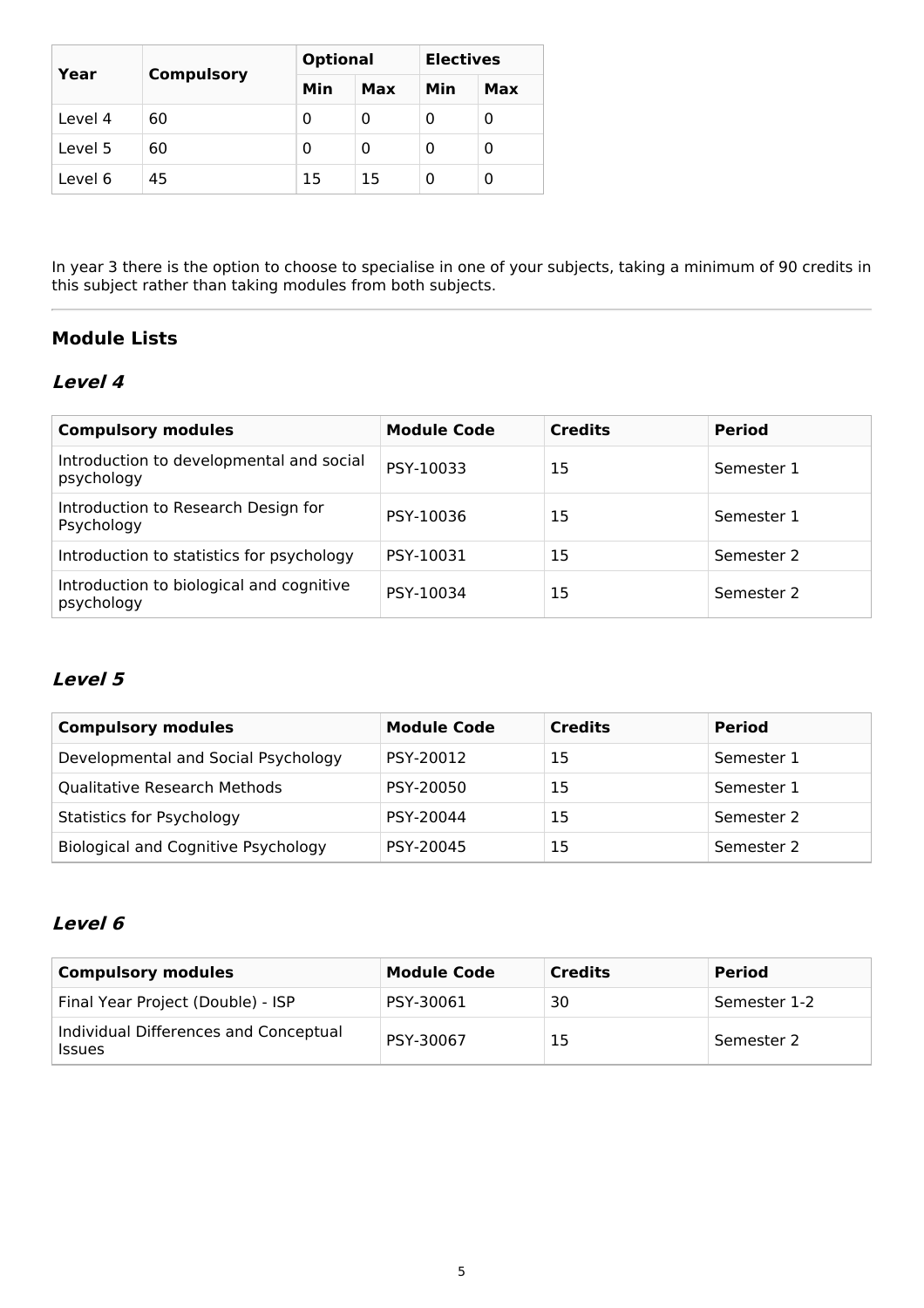| <b>Optional modules</b>                      | <b>Module Code</b> | <b>Credits</b> | <b>Period</b> |
|----------------------------------------------|--------------------|----------------|---------------|
| Health Psychology                            | PSY-30077          | 15             | Semester 1    |
| Faces, Forgetting and Forensic<br>Psychology | PSY-30123          | 15             | Semester 1    |
| The psychology of deviance                   | PSY-30126          | 15             | Semester 1    |
| Psychology in Education                      | PSY-30127          | 15             | Semester 1    |
| Making a difference with psychology          | PSY-30134          | 15             | Semester 1    |

If you choose to specialise in this subject in your final year you will study the following modules:

| <b>Compulsory modules</b>                              | <b>Module Code</b> | <b>Credits</b> | <b>Period</b> |
|--------------------------------------------------------|--------------------|----------------|---------------|
| Key Readings in Cognitive Psychology                   | PSY-30099          | 15             | Semester 1    |
| Final Year Project (Double) - ISP                      | PSY-30061          | 30             | Semester 1-2  |
| Individual Differences and Conceptual<br><b>Issues</b> | PSY-30067          | 15             | Semester 2    |
| Culture and Psychology                                 | PSY-30125          | 15             | Semester 2    |

| <b>Optional modules</b>                                     | <b>Module Code</b> | <b>Credits</b> | <b>Period</b> |
|-------------------------------------------------------------|--------------------|----------------|---------------|
| Health Psychology                                           | PSY-30077          | 15             | Semester 1    |
| Faces, Forgetting and Forensic<br>Psychology                | PSY-30123          | 15             | Semester 1    |
| The psychology of deviance                                  | PSY-30126          | 15             | Semester 1    |
| Psychology in Education                                     | PSY-30127          | 15             | Semester 1    |
| Making a difference with psychology                         | PSY-30134          | 15             | Semester 1    |
| Happiness and Wellbeing: Social Scientific<br>Approaches    | PSY-30096          | 15             | Semester 2    |
| Current Perspectives on Autism Spectrum<br><b>Disorders</b> | PSY-30104          | 15             | Semester 2    |

#### **Level 6 Module Rules**

Note: Students who take semester-long Study Abroad in Year 2 can take '*Research Methods in Social and Developmental Psychology for Third Year Study Abroad Students*' in Year 3 as an Optional module if required in order to fulfil BPS accreditation requirements.

### **9. Final and intermediate awards**

Credits required for each level of academic award are as follows: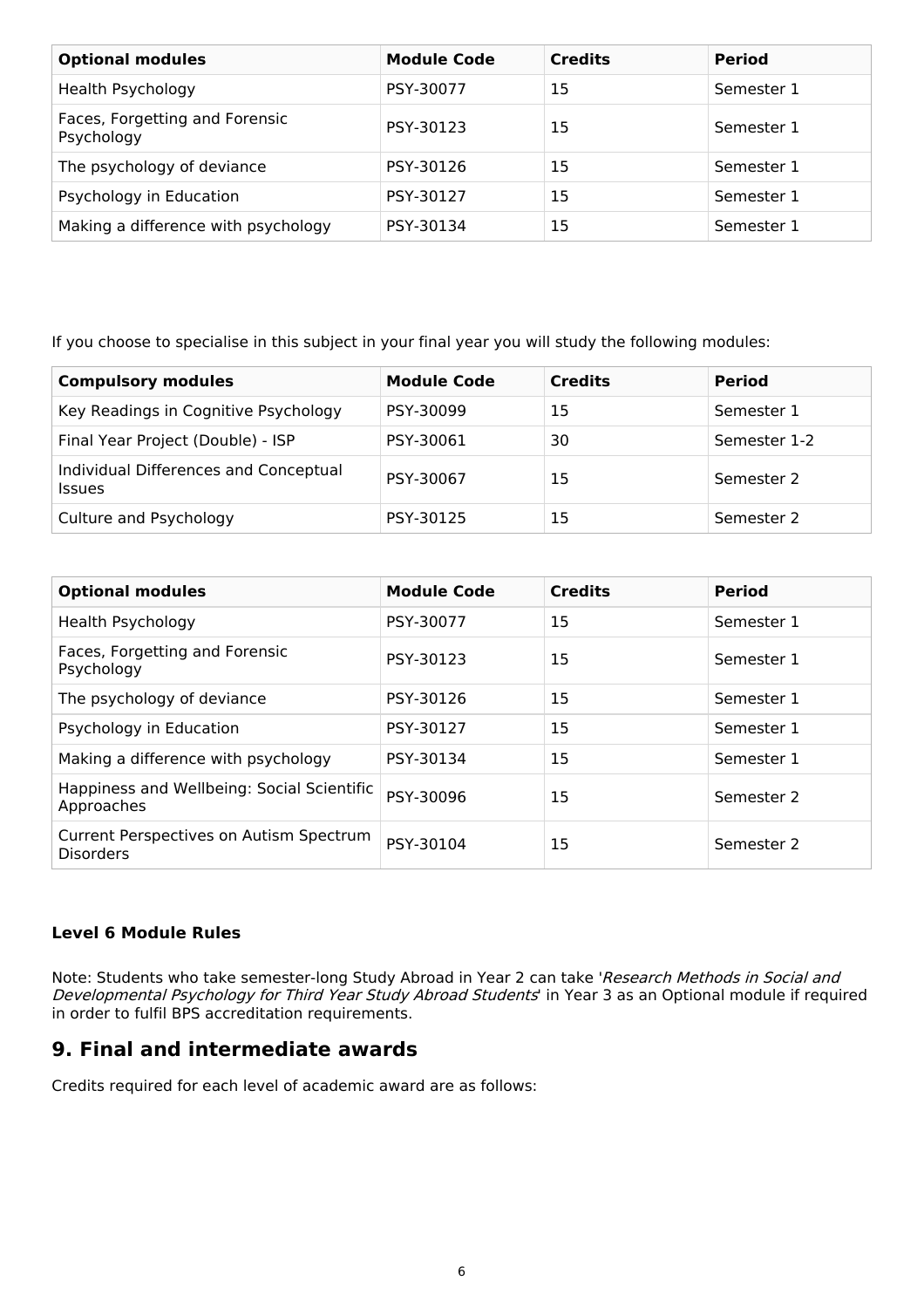| <b>Honours</b><br><b>Degree</b>                     | 360<br><b>credits</b> | You will require at least 120 credits at levels 4, 5 and 6<br>You must accumulate a minimum of 135 credits in each Principal Subject (270 credits<br>in total), with at least 45 credits at each level of study (Levels 4, 5 and 6) in each of<br>two Principal Subjects (90 credits per year). Your degree title will be 'subject X and<br>subject Y'.<br>If you choose to study one Principal subject in your final year of study a minimum of<br>90 credits in that subject is required. Your degree title will be 'subject X with subject<br>Υ'. |
|-----------------------------------------------------|-----------------------|------------------------------------------------------------------------------------------------------------------------------------------------------------------------------------------------------------------------------------------------------------------------------------------------------------------------------------------------------------------------------------------------------------------------------------------------------------------------------------------------------------------------------------------------------|
| <b>Diploma</b><br>in Higher<br><b>Education</b>     | 240<br>credits        | You will require at least 120 credits at level 4 or higher and at least 120 credits at<br>level 5 or higher                                                                                                                                                                                                                                                                                                                                                                                                                                          |
| <b>Certificate</b><br>in Higher<br><b>Education</b> | 120<br>credits        | You will require at least 120 credits at level 4 or higher                                                                                                                                                                                                                                                                                                                                                                                                                                                                                           |

**International Year option:** in addition to the above students must pass a module covering the international year in order to graduate with a named degree including the 'international year' wording. Students who do not complete, or fail the international year, will be transferred to the three-year version of the programme.

**Work Placement Year option:** in addition to the above students must pass a non-credit bearing module covering the work placement year in order to graduate with a named degree including the 'work placement year' wording. Students who do not complete, or fail the placement year, will be transferred to the three-year version of the programme.

## **10. How is the Programme Assessed?**

The wide variety of assessment methods used on this programme at Keele reflects the broad range of knowledge and skills that are developed as you progress through the degree programme. Teaching staff pay particular attention to specifying clear assessment criteria and providing timely, regular and constructive feedback that helps to clarify things you did not understand and helps you to improve your performance. The following list is representative of the variety of assessment methods used on your programme:

- **Essays** and **Lab Reports** test the quality and application of subject knowledge. In addition they allow students to demonstrate their ability to carry out basic independent research and to communicate their ideas effectively in writing in an appropriate scholarly style using the APA system of referencing.
- **Class tests** taken either conventionally or online via the Keele Learning Environment (KLE) assess students' subject knowledge and their ability to apply it in a more structured and focused way.
- **Research projects and reports** test student's knowledge of different research methodologies and the limits and provisional nature of psychological knowledge. They also enable students to demonstrate their ability to formulate research questions and to answer them using appropriate methods.
- **Oral and poster presentations and reports** assess individual students' subject knowledge and understanding. They also test their ability to work effectively as members of a team, to communicate what they know orally and visually, and to reflect on these processes as part of their own personal development.
- **Critiques and Reviews** of other scholars' work test students' ability to identify and summarise the key points of a text and to evaluate the quality of arguments and the evidence used to support them. In the case of work based on empirical research, reviews also assess students' knowledge of research methodologies and their ability to make critical judgements about the appropriateness of different strategies for collecting and analysing data.

Marks are awarded for summative assessments designed to assess your achievement of learning outcomes.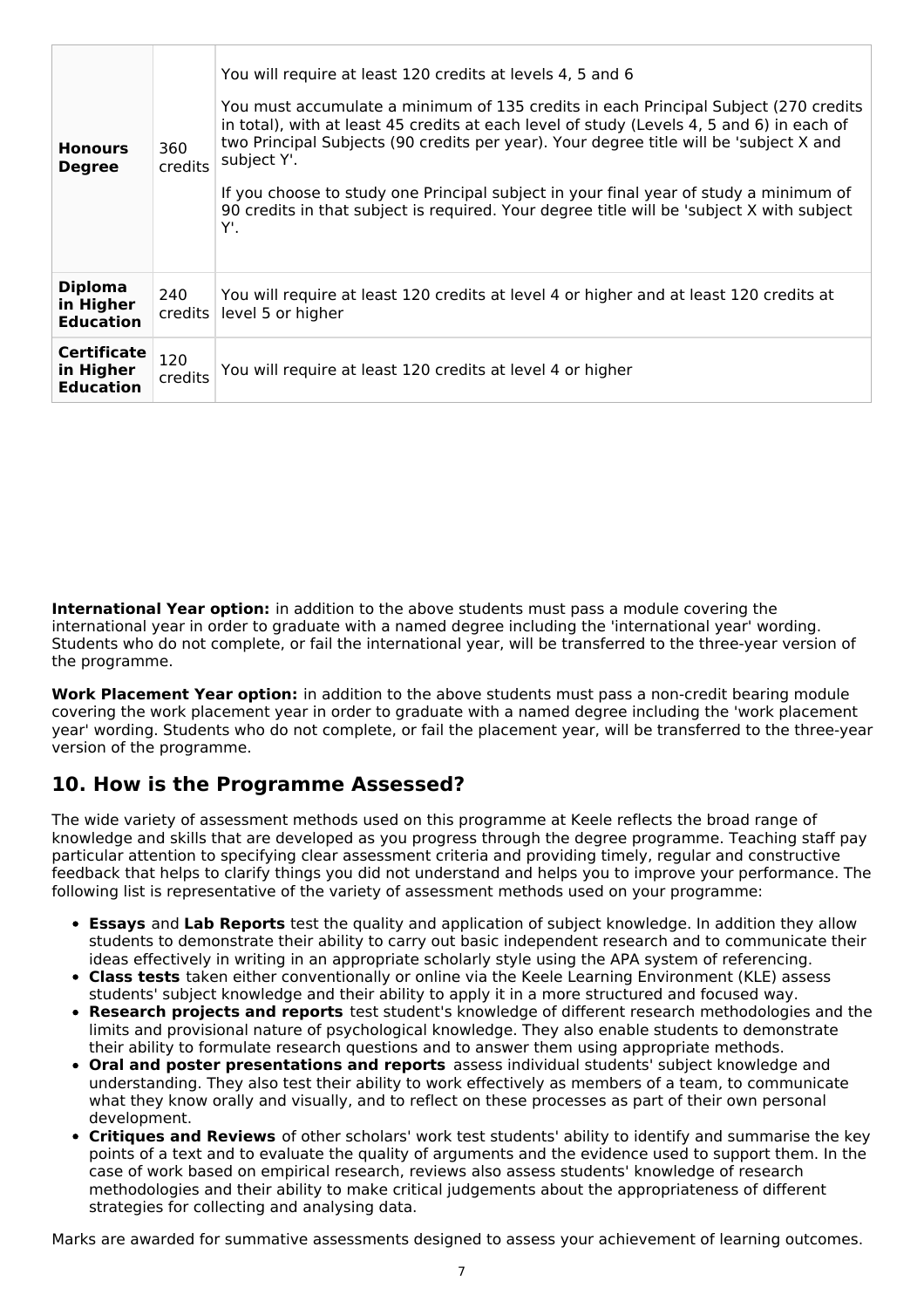You will also be assessed formatively to enable you to monitor your own progress and to assist staff in identifying and addressing any specific learning needs. Feedback, including guidance on how you can improve the quality of your work, is also provided on all summative assessments within three working weeks of submission, unless there are compelling circumstances that make this impossible, and more informally in the course of tutorial and seminar discussions.

## **11. Contact Time and Expected Workload**

This contact time measure is intended to provide you with an indication of the type of activity you are likely to undertake during this programme. The data is compiled based on module choices and learning patterns of students on similar programmes in previous years. Every effort is made to ensure this data is a realistic representation of what you are likely to experience, but changes to programmes, teaching methods and assessment methods mean this data is representative and not specific.

Undergraduate courses at Keele contain an element of module choice; therefore, individual students will experience a different mix of contact time and assessment types dependent upon their own individual choice of modules. The figures below are an example of activities that a student may expect on your chosen course by year stage of study. Contact time includes scheduled activities such as: teaching sessions, seminar, tutorial, project supervision, demonstration, practical classes and labs, supervised time in labs/workshop, fieldwork and external visits. The figures are based on 1,200 hours of student effort each year for full-time students.

### **Activity**

|                     | <b>Scheduled learning and teaching</b><br>activities | <b>Guided independent</b><br><b>Study</b> | <b>Placements</b> |
|---------------------|------------------------------------------------------|-------------------------------------------|-------------------|
| Year 1 (Level<br>4) | 22%                                                  | 78%                                       | 0%                |
| Year 2 (Level<br>5) | 23%                                                  | 77%                                       | 0%                |
| Year 3 (Level<br>6) | 10%                                                  | 90%                                       | 0%                |

## **12. Accreditation**

This programme is accredited by the British Psychological Society as providing the Graduate Basis for Chartered membership [GBC]. This is the first step towards becoming a Chartered Psychologist.

Please note the following:

- **Final year:** If you choose to specialise in a Principal subject in your final year that is NOT Psychology, then your degree would not be accredited by the British Psychological Society.
- **Module Selection:** It is a requirement of the BPS that the Final Year compulsory module 'Psychology Project' is passed and that students achieve a minimum standard of Second Class Honours for GBC.
- **Semester-long Study abroad:** Because studying abroad has potential implications for BPS accreditation students wishing to Study Abroad must discuss this in advance with the School of Psychology 'Study Abroad tutor' to identify that the modules studied at the partner institution cover material equivalent to that which would have been studied at Keele during their period of Study Abroad. Semester-long Study Abroad can only take place in semester one.

Psychology students who study abroad cannot be guaranteed accreditation for GBC, as the BPS make accreditation decisions for such students on a case-by-case basis after students have graduated.

## **13. University Regulations**

The University Regulations form the framework for learning, teaching and assessment and other aspects of the student experience. Further information about the University Regulations can be found at: <http://www.keele.ac.uk/student-agreement/>

If this programme has any exemptions, variations or additions to the University Regulations these will be detailed in an Annex at the end of this document titled 'Programme-specific regulations'.

A student who has completed a semester abroad will not normally be eligible to transfer onto the International Year option.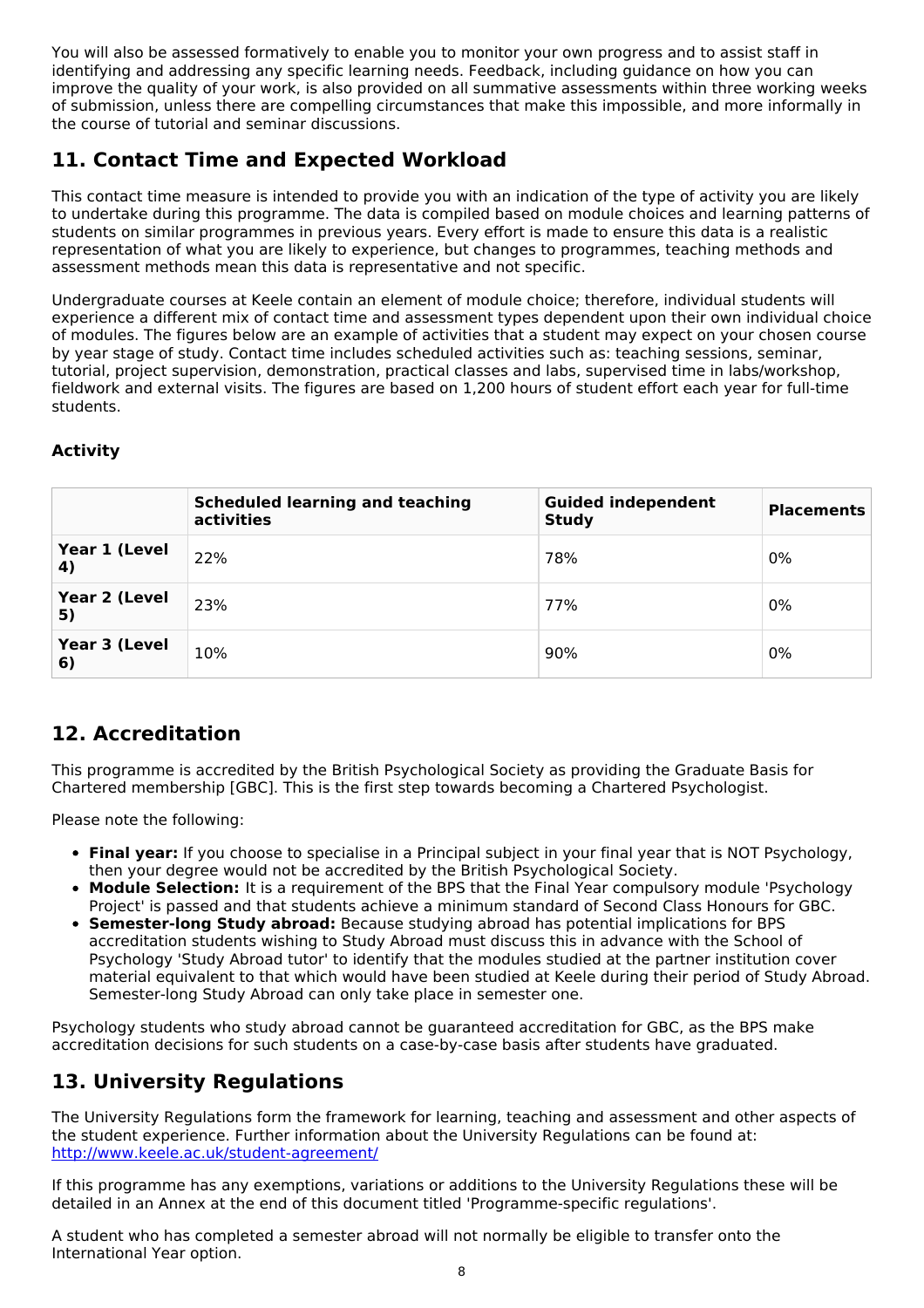## **14. Other Learning Opportunities**

### **Study abroad (semester)**

Students on the programme have the potential opportunity to spend a semester abroad in their second year studying at one of Keele's international partner universities.

Exactly which countries are available depends on the student's choice of degree subjects. An indicative list of countries is on the website (<http://www.keele.ac.uk/studyabroad/partneruniversities/>); however this does not guarantee the availability of study in a specific country as this is subject to the University's application process for studying abroad.

No additional tuition fees are payable for a single semester studying abroad but students do have to bear the costs of travelling to and from their destination university, accommodation, food and personal costs. Depending on the destination they are studying at additional costs may include visas, study permits, residence permits, and compulsory health checks. Students should expect the total costs of studying abroad to be greater than if they study in the UK, information is made available from the Global Education Team throughout the process, as costs will vary depending on destination.

Whilst students are studying abroad any Student Finance eligibility will continue, where applicable students may be eligible for specific travel or disability grants. Students who meet external eligibility criteria may be eligible for grants as part of this programme. Students studying outside of this programme may be eligible for income dependent bursaries at Keele. Students travel on a comprehensive Keele University insurance plan, for which there are currently no additional charges. Some governments and/or universities require additional compulsory health coverage plans; costs for this will be advised during the application process.

### **Study Abroad (International Year)**

A summary of the International Year, which is a potential option for students after completion of year 2 (Level 5), is provided in the Annex for the International Year.

#### **Work Placement Year**

A summary of the Placement Year, which is a potential option for students after completion of year 2 (Level 5), is provided in the Annex for the Work Placement Year.

#### **Other opportunities**

During their time at Keele, students also have the opportunity to hear from, and talk to, a range of guest speakers who are invited by the School to present the findings from up-to- date research they are currently carrying out in their own area of psychology.

## **15. Additional Costs**

It may be possible for a student to design a final year project (PSY-30061) that requires off-campus travel, and occasionally final year projects incur additional expenses for students in other forms.

These costs have been forecast by the University as accurately as possible but may be subject to change as a result of factors outside of our control (for example, increase in costs for external services). Forecast costs are reviewed on an annual basis to ensure they remain representative. Where additional costs are in direct control of the University we will ensure increases do not exceed 5%.

As to be expected there will be additional costs for inter-library loans and potential overdue library fines, print and graduation. We do not anticipate any further costs for this programme.

## **16. Annex - International Year**

#### **Psychology with International Year**

Please note: in order to be eligible to take the International Year option your other subject must also offer this option. Please refer to the information published in the course document for your other subject.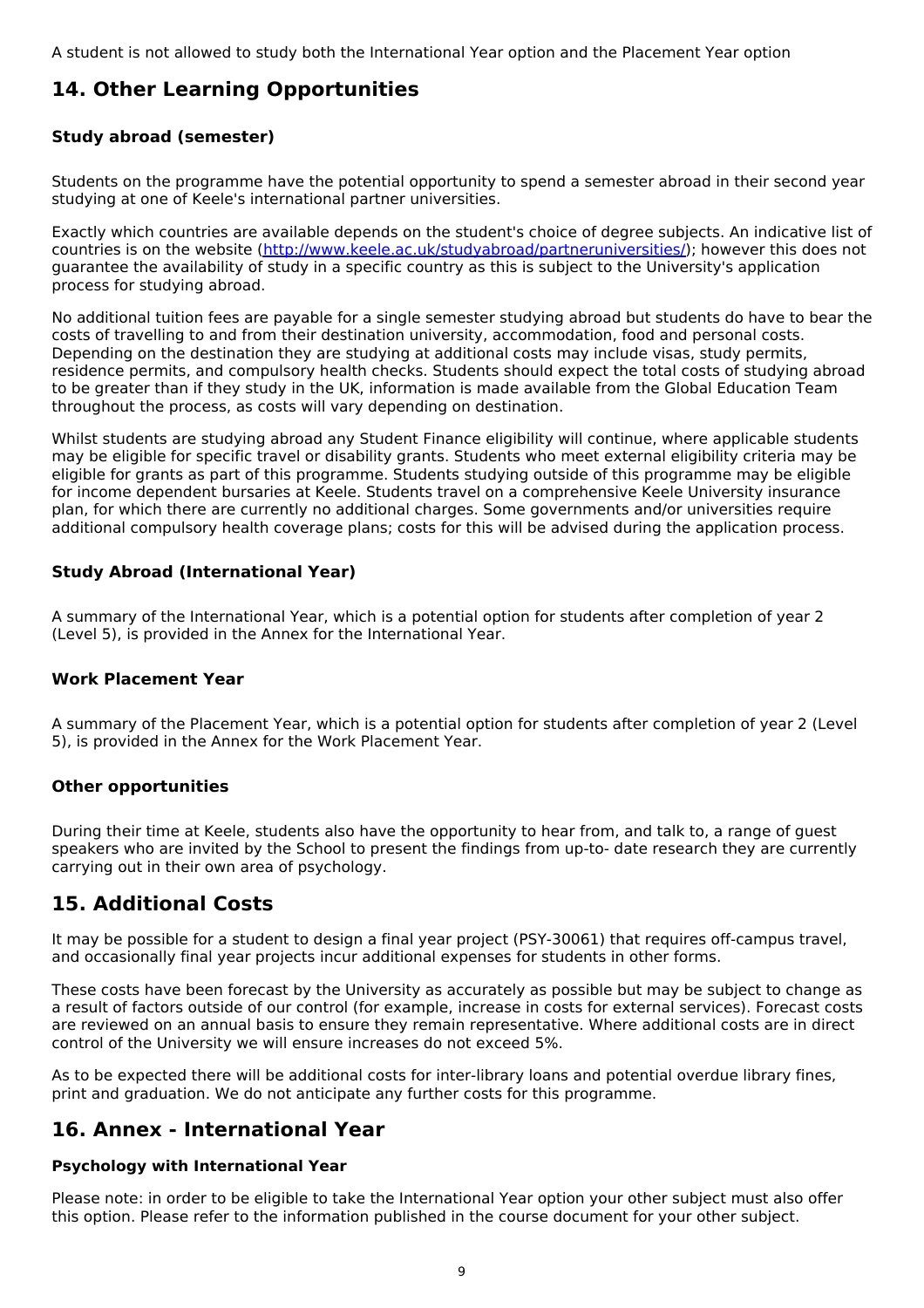#### **International Year Programme**

Students registered for this Combined Honours programme may either be admitted for or apply to transfer during their period of study at Level 5 to the Combined Honours programme in both their principal subjects, providing that they meet the progression criteria outlined in this document. Students accepted onto the International Year programme will have an extra year of study at an international partner institution after they have completed Year 2 (Level 5) at Keele.

Students who successfully complete both the second year (Level 5) and the International Year will be permitted to progress to Level 6. Students who fail to satisfy the examiners in respect of the International Year will normally revert to the Combined Honours programme without the International Year and progress to Level 6 on that basis. The failure will be recorded on the student's final transcript.

Study at Level 4, Level 5 and Level 6 will be as per the main body of this document. The additional detail contained in this annex will pertain solely to students registered for the International Year option.

#### **International Year Programme Aims**

In addition to the programme aims specified in the main body of this document, the international year programme of study aims to provide students with:

- 1. Personal development as a student and a researcher with an appreciation of the international dimension of their subject
- 2. Experience of a different culture, academically, professionally and socially

#### **Entry Requirements for the International Year**

Students may apply to the 4-year programme during Level 5. Admission to the International Year is subject to successful application, interview and references from appropriate staff.

The criteria to be applied are:

- Academic Performance (an average of 55% across all modules at Level 5 is required. Students with up to 15 credits of re-assessment who meet the 55% requirement may progress to the International Year. Where no Semester 1 marks have been awarded performance in 1st year marks and ongoing 2nd year assessments are taken into account)
- General Aptitude (to be demonstrated by application for study abroad, interview during the 2nd semester of year 2 (Level 5), and by recommendation of the student's personal tutor, 1st and 2nd year tutors and programme director)

Students may not register for both an International Year and a Placement Year.

#### **Student Support**

Students will be supported whilst on the International Year via the following methods:

- Phone or Skype conversations with Study Abroad tutors, in line with recommended Personal Tutoring meeting points.
- Support from the University's Global Education Team

#### **Learning Outcomes**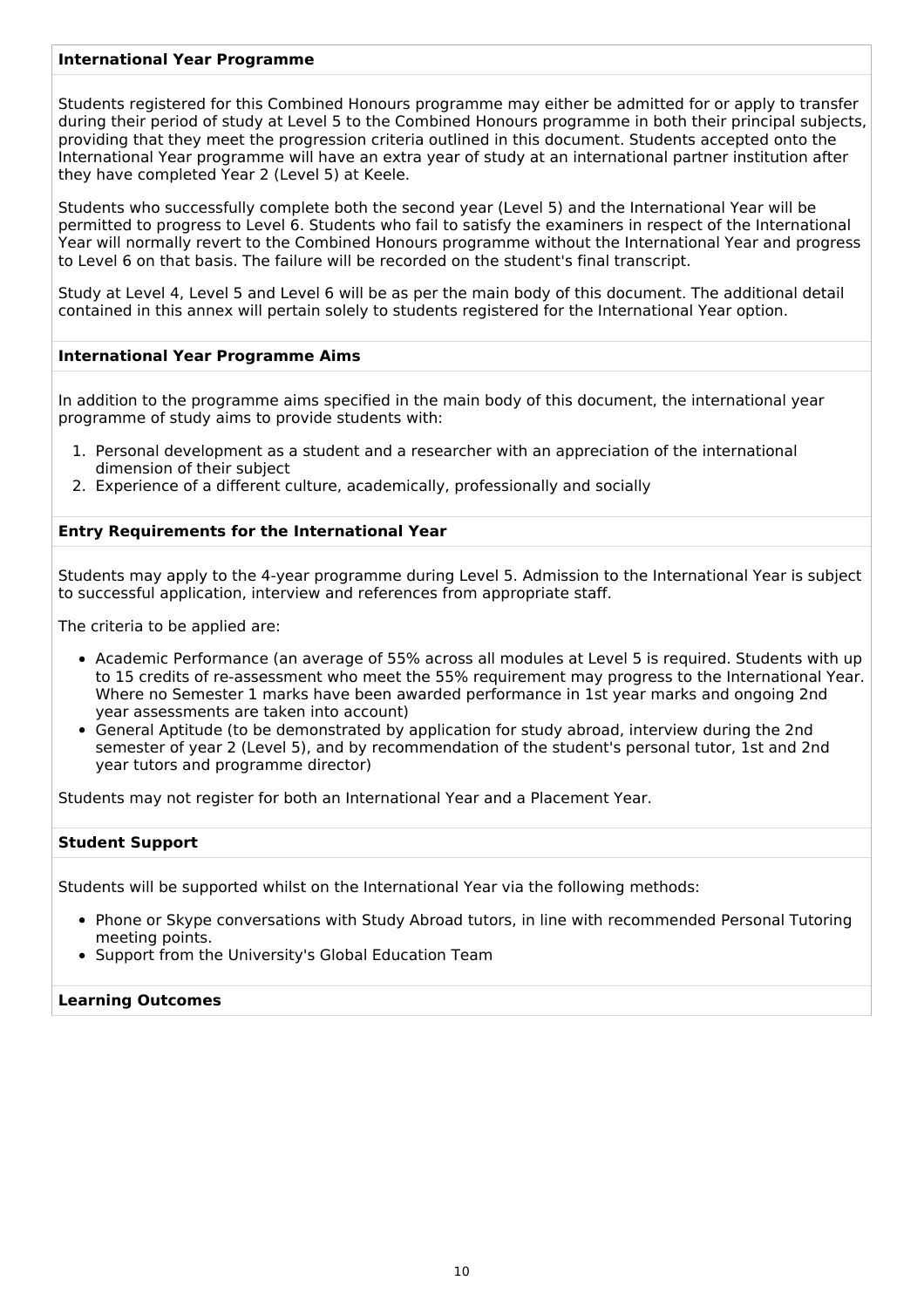In addition to the learning outcomes specified in the main text of the Programme Specification, students who complete a Keele undergraduate programme with International Year will be able to:

- 1. Describe, discuss and reflect upon the cultural and international differences and similarities of different learning environments
- 2. Discuss the benefits and challenges of global citizenship and internationalisation
- 3. Explain how their perspective on their academic discipline has been influenced by locating it within an international setting.
- 4. Communicate effectively in an international setting;
- 5. Reflect on previous learning within an international context.

Please note that students on Combined Honours programmes with International Year must meet the subject-specific learning outcomes for BOTH their principal subjects.

These learning outcomes will all be assessed by the submission of a satisfactory individual learning agreement, the successful completion of assessments at the partner institution and the submission of the reflective portfolio element of the international year module.

#### **Course Regulations**

Students registered for the International Year are subject to the programme-specific regulations (if any) and the University regulations. In addition, during the International Year, the following regulations will apply:

Students undertaking the International Year must complete 120 credits, which must comprise at least 40% in the student's discipline area.

This may impact on your choice of modules to study, for example you will have to choose certain modules to ensure you have the discipline specific credits required.

Students are barred from studying any module with significant overlap to the Level 6 modules to be studied on their return. Significant overlap with Level 5 modules previously studied should also be avoided.

#### **Additional costs for the International Year**

Tuition fees for students on the International Year will be charged at 15% of the annual tuition fees for that year of study, as set out in Section 1. The International Year can be included in your Student Finance allocation, to find out more about your personal eligibility see: [www.gov.uk](http://www.gov.uk/)

Students will have to bear the costs of travelling to and from their destination university, accommodation, food and personal costs. Depending on the destination they are studying at additional costs may include visas, study permits, residence permits, and compulsory health checks. Students should expect the total costs of studying abroad be greater than if they study in the UK, information is made available from the Global Education Team throughout the process, as costs will vary depending on destination.

Students who meet external eligibility criteria may be eligible for grants as part of this programme. Students studying outside of this programme may be eligible income dependent bursaries at Keele.

Students travel on a comprehensive Keele University insurance plan, for which there are currently no additional charges. Some Governments and/or universities require additional compulsory health coverage plans; costs for this will be advised during the application process.

### **17. Annex - Work Placement Year**

#### **Psychology with Work Placement Year**

#### **Work Placement Year summary**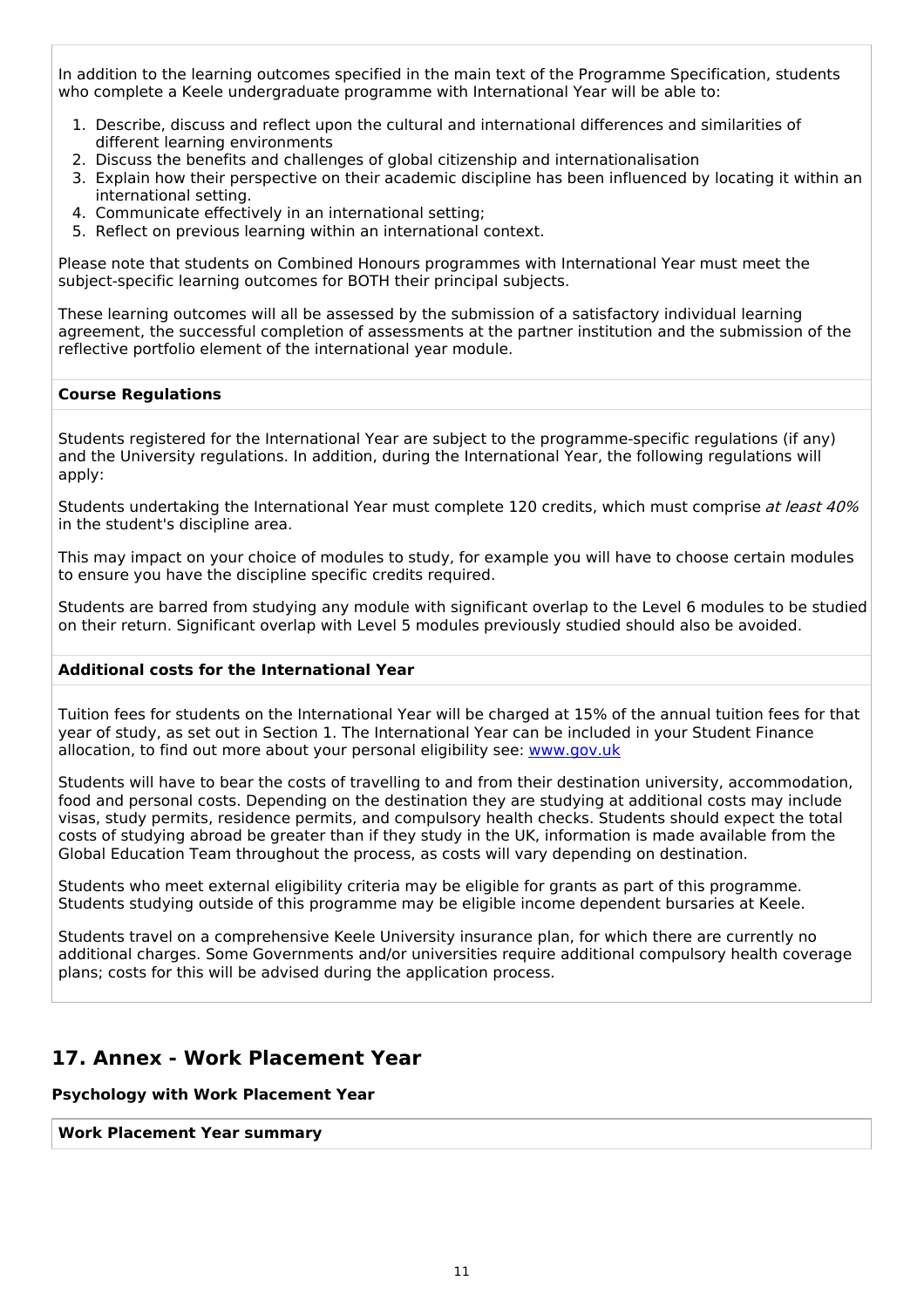Students registered for this programme may either be admitted for or apply to transfer during their studies to the 'with Work Placement Year' option (NB: for Combined Honours students the rules relating to the work placement year in the subject where the placement is organised are to be followed). Students accepted onto this programme will have an extra year of study (the Work Placement Year) with a relevant placement provider after they have completed Year 2 (Level 5) at Keele.

Students who successfully complete both the second year (Level 5) and the Work Placement Year will be permitted to progress to Level 6. Students who fail to satisfactorily complete the Work Placement Year will normally revert to the 3-year programme and progress to Level 6 on that basis. The failure will be recorded on the student's final transcript.

Study at Level 4, Level 5 and Level 6 will be as per the main body of this document. The additional detail contained in this annex will pertain solely to students registered for the Work Placement Year option.

#### **Work Placement Year Programme Aims**

In addition to the programme aims specified in the main body of this document, the Work Placement Year aims to provide students with:

- 1. Substantial experience of work with a relevant placement provider, including familiarisation with the professional working environment.
- 2. The opportunity to reflect upon how work with a relevant place provider draws upon psychological principles, skills, theories or methods

#### **Entry Requirements for the Work Placement Year**

Admission to the Work Placement Year is subject to successful application, interview and references from appropriate staff. Students have the opportunity to apply directly for the 4-year 'with work placement year' degree programme, or to transfer onto the 4-year programme at the end of Year-1 and in Year-2 at the end of Semester 1. Students who are initially registered for the 4-year degree programme may transfer onto the 3-year degree programme at any point in time, prior to undertaking the year-long work placement. Students who fail to pass the work placement year, and those who fail to meet the minimum requirements of the work placement year module (minimum 30 weeks full time (1,050 hours), or equivalent, work placement), will be automatically transferred onto the 3-year degree programme.

The criteria to be applied are:

- A good University attendance record and be in 'good academic standing'.
- Passed all Year-1 and Year-2 Semester 1 modules
- Students undertaking work placements will be expected to complete a Health and Safety checklist prior to commencing their work experience and will be required to satisfy the Health and Safety regulations of the company or organisation at which they are based.
- (International students only) Due to visa requirements, it is not possible for international students who require a Tier 4 Visa to apply for direct entry onto the 4-year with Work Placement Year degree programme. Students wishing to transfer onto this programme should discuss this with student support, the academic tutor for the work placement year, and the Programme Lead. Students should be aware that there are visa implications for this transfer, and it is the student's responsibility to complete any and all necessary processes to be eligible for this programme. There may be additional costs, including applying for a new Visa from outside of the UK for international students associated with a transfer to the work placement programme.

Students may not register for both an International Year and a Work Placement Year.

#### **Student Support**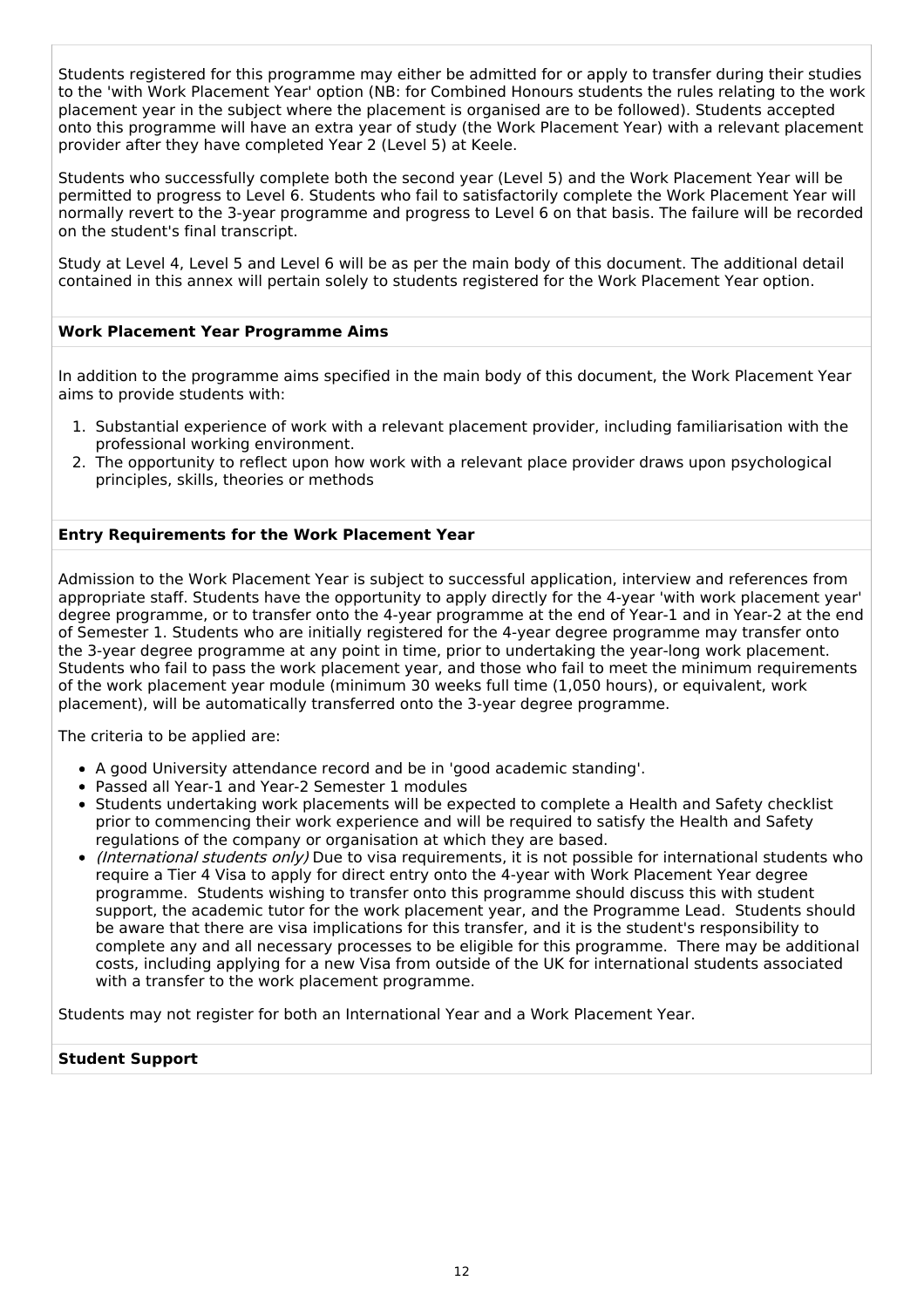Students will be supported whilst on the Work Placement Year via the following methods:

- Regular contact between the student and a named member of staff who will be assigned to the student as their University supervisor. The University supervisor will be in regular contact with the student throughout the year, and be on hand to provide advice (pastoral or academic) and liaise with the Placement supervisor on the student's behalf if required.
- Two formal contacts with the student during the placement year: the University supervisor will visit the student in their placement organization at around 5 weeks after the placement has commenced, and then visit again (or conduct a telephone/video call tutorial) at around 15 weeks into the placement.
- Weekly supervision sessions will take place with the placement supervisor (or his/her nominee) throughout the duration of the placement.

#### **Learning Outcomes**

In addition to the learning outcomes specified in the main text of the Programme Specification, students who complete the 'with Work Placement Year' option will be able to:

- 1. communicate effectively and professionally in a work setting;
- 2. reflect on previous learning within a work context;
- 3. evaluate their own employability skills and develop these through practice in the work place;
- 4. apply psychological theory learnt as part of the taught degree to real situations in the work place;
- 5. reflect on their work placement activities and experiences and evaluate the impact on their employability skills;
- 6. explain the role of the placement provider from a psychological perspective with reference to their own role, experience and relevant psychological theory.

These learning outcomes will be assessed through the non-credit bearing Work Placement Year module (PSY-30131) which involves:

- 1. the submission of a monthly reflective diary to the University supervisor;
- 2. a presentation about their placement experience to an audience of other students coming off placement and those about to go out on placements. The audience is also likely to contain academic supervisors and other interested staff from the School of Psychology;
- 3. a placement supervisor's report.

#### **Regulations**

Students registered for the 'with Work Placement Year' option are subject to programme-specific regulations (if any) and the University regulations. In addition, during the Work Placement Year, the following regulations will apply:

- Students undertaking the Work Placement Year must successfully complete the zero-credit rated 'Psychology with Placement Year' module (PSY-30131)
- In order to ensure a high quality placement experience, each placement agency will sign up to a placement contract (analogous to a service level agreement).
- Once a student has been accepted by a placement organisation, the student will make a preplacement visit and a member of staff identified within the placement contract will be assigned as the placement supervisor. The placement supervisor will be responsible for ensuring that the placement experience meets the agreed contract agreed with the University.
- The placement student will also sign up an agreement outlining his/her responsibilities in relation to the requirements of each organisation.

Students will be expected to behave professionally in terms of:

(i) conforming to the work practices of the organisation; and

(ii) remembering that they are representatives of the University and their actions will reflect on the School and have an impact on that organisation's willingness (or otherwise) to remain engaged with the placement.

#### **Additional costs for the Work Placement Year**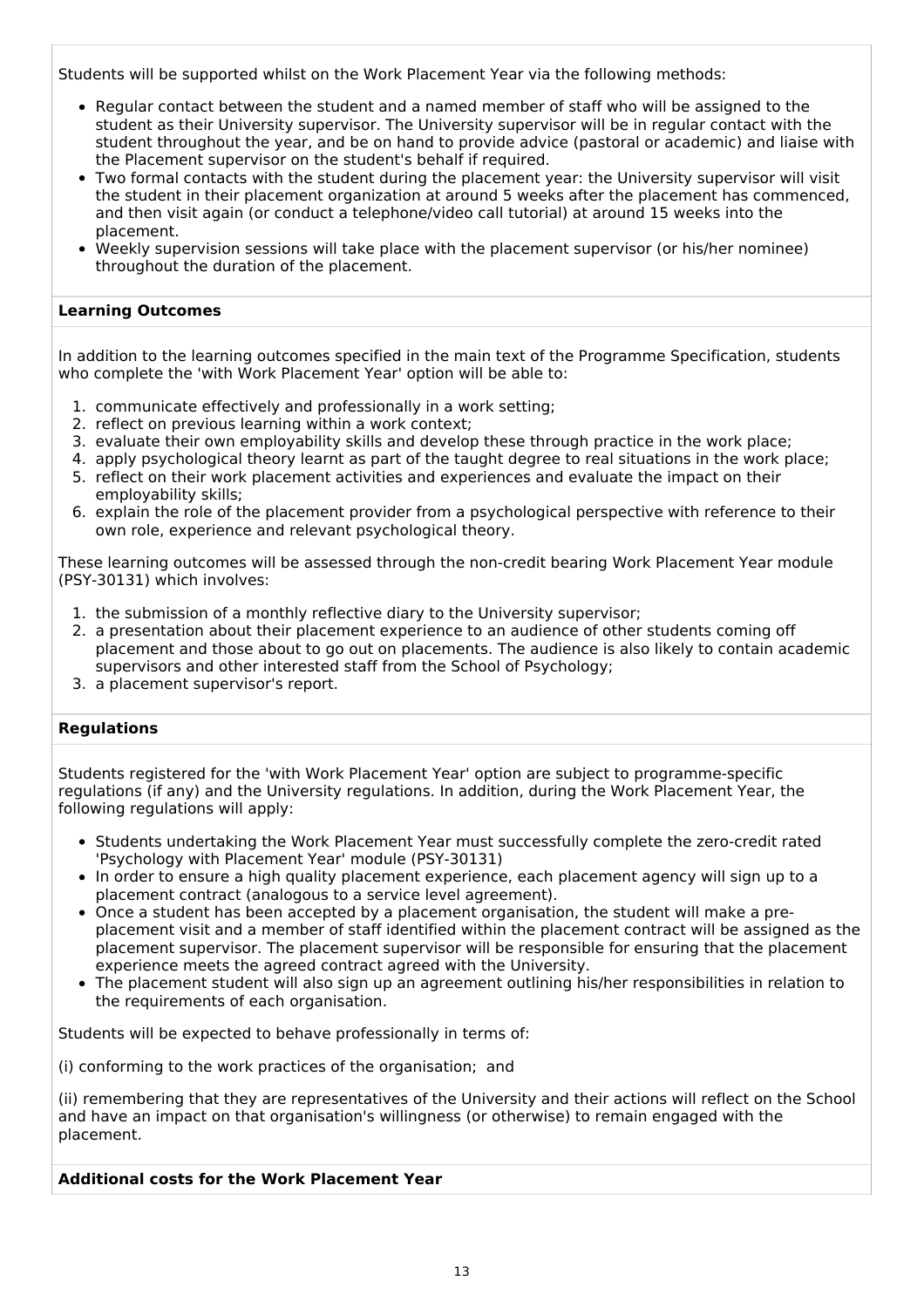Tuition fees for students on the Work Placement Year will be charged at 20% of the annual tuition fees for that year of study, as set out in Section 1. The Work Placement Year can be included in your Student Finance allocation; to find out more about your personal eligibility see: [www.gov.uk](http://www.gov.uk/)

Students will have to bear the costs of travelling to and from their placement provider, accommodation, food and personal costs. Depending on the placement provider additional costs may include parking permits, travel and transport, suitable clothing, DBS checks, and compulsory health checks.

A small stipend may be available to students from the placement provider during the placement but this will need to be explored on a placement-by-placement basis as some organisations, such as charities, may not have any extra money available. Students should budget with the assumption that their placement will be unpaid.

Eligibility for student finance will depend on the type of placement and whether it is paid or not. If it is paid, this is likely to affect student finance eligibility, however if it is voluntary and therefore unpaid, should not affect student finance eligibility. Students are required to confirm eligibility with their student finance provider.

International students who require a Tier 4 visa should check with the Immigration Compliance team prior to commencing any type of paid placement to ensure that they are not contravening their visa requirements.

## **18. Annex - Programme-specific regulations**

### **Programme Regulations: Psychology**

| <b>Final Award and Award Titles</b> | BSc (Hons) Psychology                                          |
|-------------------------------------|----------------------------------------------------------------|
| Intermediate Award(s)               | Diploma in Higher Education<br>Certificate in Higher Education |
| <b>Last modified</b>                | September 2019                                                 |
| <b>Programme Specification</b>      | https://www.keele.ac.uk/ga/programmespecifications             |

The University's Academic Regulations which can be found on the Keele University website [\(https://www.keele.ac.uk/regulations/](https://www.keele.ac.uk/regulations/)[\)\[1\]](https://scims-api.keele.ac.uk/#_ftn1) apply to and regulate the programme, other than in instances where the specific programme regulations listed below over-ride them. These programme regulations list:

- Exemptions which are characterised by the omission of the relevant regulation.
- Variations which are characterised by the replacement of part of the regulation with alternative wording.
- Additional Requirements which set out what additional rules that apply to students in relation to this programme.

The following **exemptions, variations** and **additional requirements** to the University regulations have been checked by Academic Services and have been approved by the Faculty Education Committee.

#### **A) EXEMPTIONS**

The clause(s) listed below describe where an exemption from the University's Academic Regulations exists:

For the whole duration of their studies, students on this Programme are exempt from the following regulations:

**No exemptions apply.**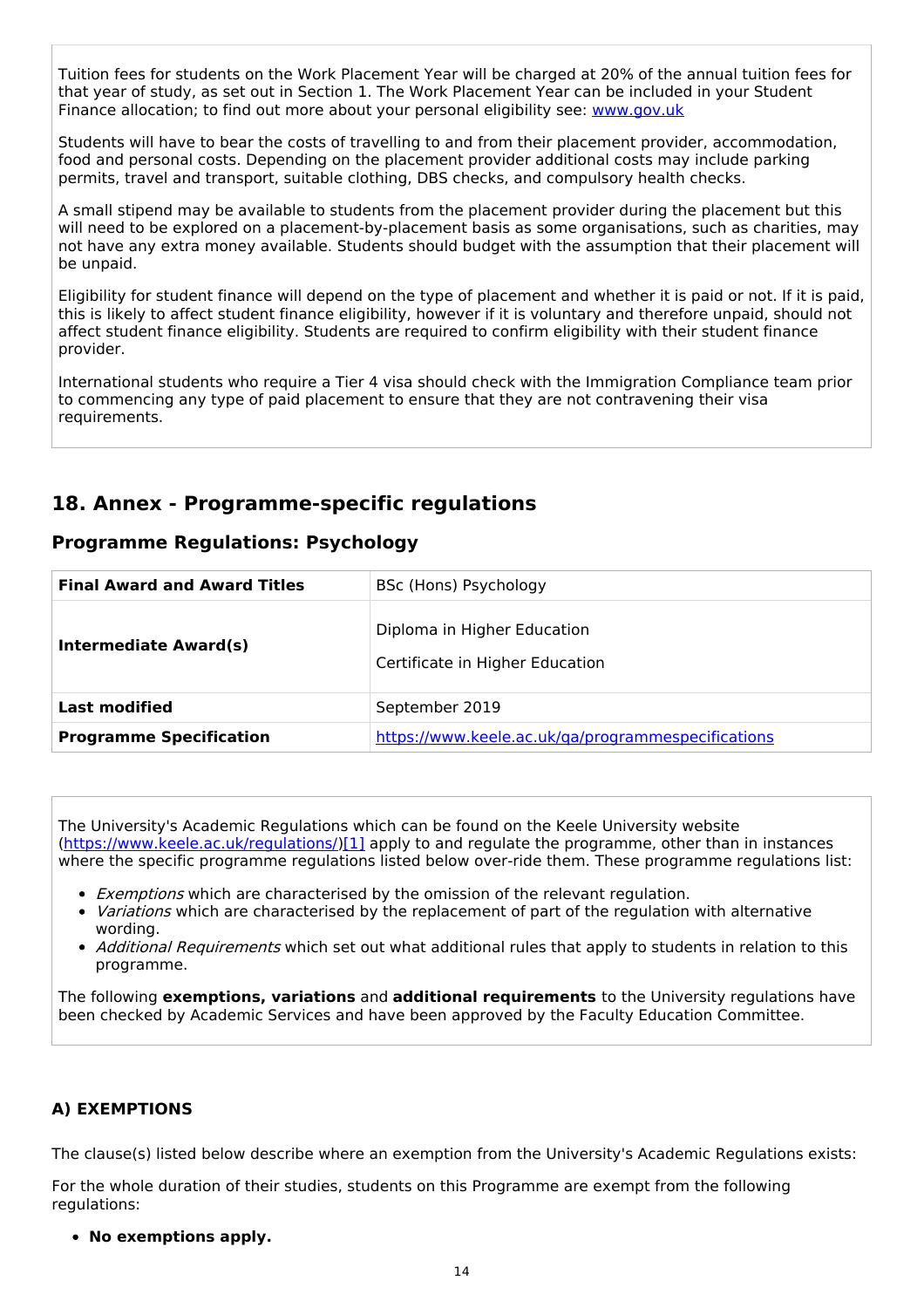### **B) VARIATIONS**

The clause(s) listed below describe where a variation from the University's Academic Regulations exists:

#### **Variation 1: Specific requirements for admission with advanced standing and module exemptions**

This programme varies from Regulation C3.5.10 (Recognition of Prior Learning).

Applications for admission with advanced standing are considered on a case-by-case basis. Students may be accepted as direct entrants into the second year of the course if they have successfully covered the content of the Keele first year psychology course at another UK Higher Education Institution or overseas HEI (subject to appropriate university approval).

There is no provision for students to be granted exemption from individual psychology modules within a year of study. Students granted admission with advanced standing must take the full complement of modules for the year of study.

#### **Variation 2: Re-assessments**

Regulation D1.12 (Reassessment)

Students are not permitted to undertake empirical work for the re-assessment of a methodology module if they cannot be supervised. There will be no consideration of seminar presentations in the reassessment of modules in which these activities are used in the initial assessment of the module (e.g. PSY-10034 Introduction to biological and cognitive psychology).

#### **Additional Requirements**

The programme requirements listed below are in addition to the University's Academic Regulations:

#### **Additional requirement 1: Attendance requirements**

Undergraduate psychology modules are designed on the assumption that all students will attend all scheduled sessions of the module. Modules develop and assess skills which often can only be exercised in group settings, through attendance at timetabled sessions. Ethical considerations for research methods modules, and training considerations for modules pertinent to the adoption of professional roles, also require regular personal oversight of student activity by staff members. Such oversight can only be accomplished in a face-to-face situation.

Accordingly the School lays the expectation on every student of full attendance at every timetabled session within a module. Where active student contribution to a group activity is an explicitly designed component of the session (as is the case in all seminars, laboratory classes, and workshops) then attendance is a formal requirement. The School reserves the right to monitor attendance at any timetabled (and/or formally prearranged) session of any module without prior notice.

Failure to attend compulsory classes across the entire academic year without good cause will result in a graded series of academic warnings to students. Subsequent absence without good cause may result in the issuing of formal warnings from the programme director. Further absence may result in a formal University warning in accordance with Regulations. Failure to comply may result in the student being withdrawn from the University.

#### **Additional requirement 2: Study Abroad**

Students may take a semester abroad ("Study Abroad") after their second year in a partner university (see Section 17). The British Psychological Society has given approval for "Study Abroad" as a component of the Single Honours Psychology Award. Providing that modules studied at the partner institution cover material equivalent to that which would have been studied at Keele during their period of "Study Abroad", students will be eligible for GBC.

Where modules taken at the partner institution do not cover material equivalent to that which would have been studied at Keele during their period of "Study Abroad", students wishing to work towards receiving the GBC of the British Psychological Society must take the required Keele Psychology modules (PSY-30122) in their final year.

Psychology students who study abroad cannot be guaranteed accreditation for GBC by the BPS. The BPS make accreditation decisions on such students on a case-by-case basis after students have graduated.

[\[1\]](https://scims-api.keele.ac.uk/#_ftnref1) References to University Regulations in this document apply to the content of the University's Regulatory